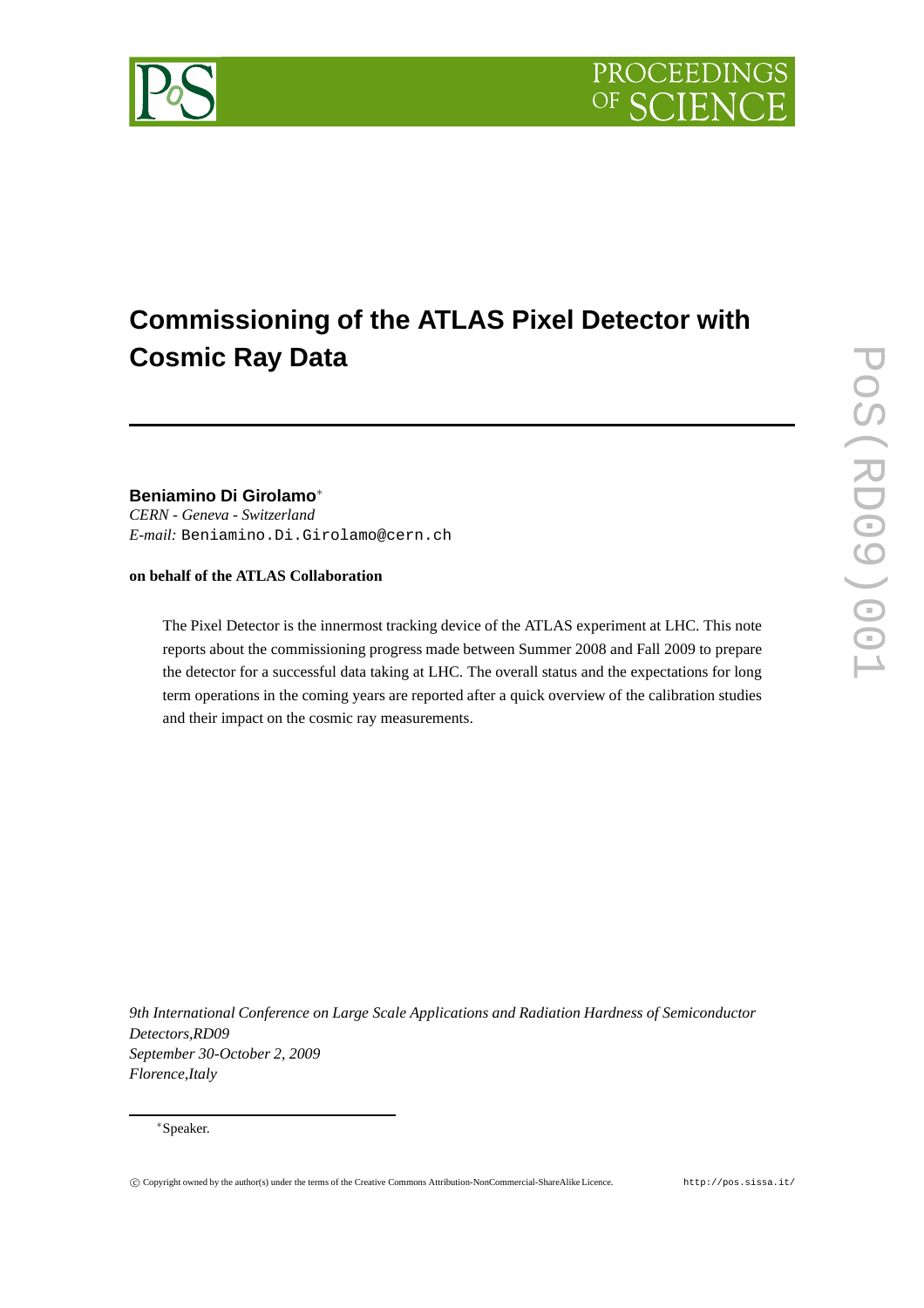### **1. Introduction**

The ATLAS detector [1] is one of the general purpose experiments installed at the Large Hadron Collider (LHC) at CERN, and the largest high energy apparatus ever built. The detector is subdivided in three main systems:

- an Inner Detector operating inside a solenoidal magnet at 2 T and described with some details later;
- a barrel and end-cap hybrid calorimetry system based on LAr technology and different types of absorber materials for the central electromagnetic calorimeter and end-cap electromagnetic and hadronic calorimeters and on iron-scintillator technology for the central hadronic calorimeter;
- a Muon Spectrometer in a toroidal field of 4 T produced by a large air-core toroidal magnet system, with a variety of gas chamber technologies.

The ATLAS Inner Detector includes three different sub-detectors: an outer straw-tubes based tracker with particle identification capabilities based on transition radiation effects (Transition Radiation Tracker, TRT), a silicon strip detector (SemiConductor Tracker, SCT) and finally the innermost silicon pixel detector (Pixel Detector).



**Figure 1:** The ATLAS Pixel Detector (left) and the full Inner Detector (right)

The Inner Detector is 6.2 m long and has a diameter of 2.1 m (fig. 1). It has an acceptance in the range  $|\eta| < 2.5$  ( $|\eta| < 2$  for TRT). The Inner Detector has been designed to achieve a momentum resolution of  $\sigma(p_T)/p_T = 0.05\% p_T$  [GeV/*c*]  $\oplus$  1%. A further requirement is an impact parameter resolution of  $\sigma(d_0) = 10 \ \mu \text{m} \oplus 140 \ \mu \text{m}/p_T[\text{GeV}/c]$ , in the range  $0.25 < |\eta| < 0.5$ ,

# **2. The ATLAS Pixel Detector**

#### **2.1 Properties and requirements**

The Pixel Detector is built out of 1744 identical modules assembled in three barrel layers and three disks on each side of the barrel (fig. 1). Each of the six disks is made of eight sectors with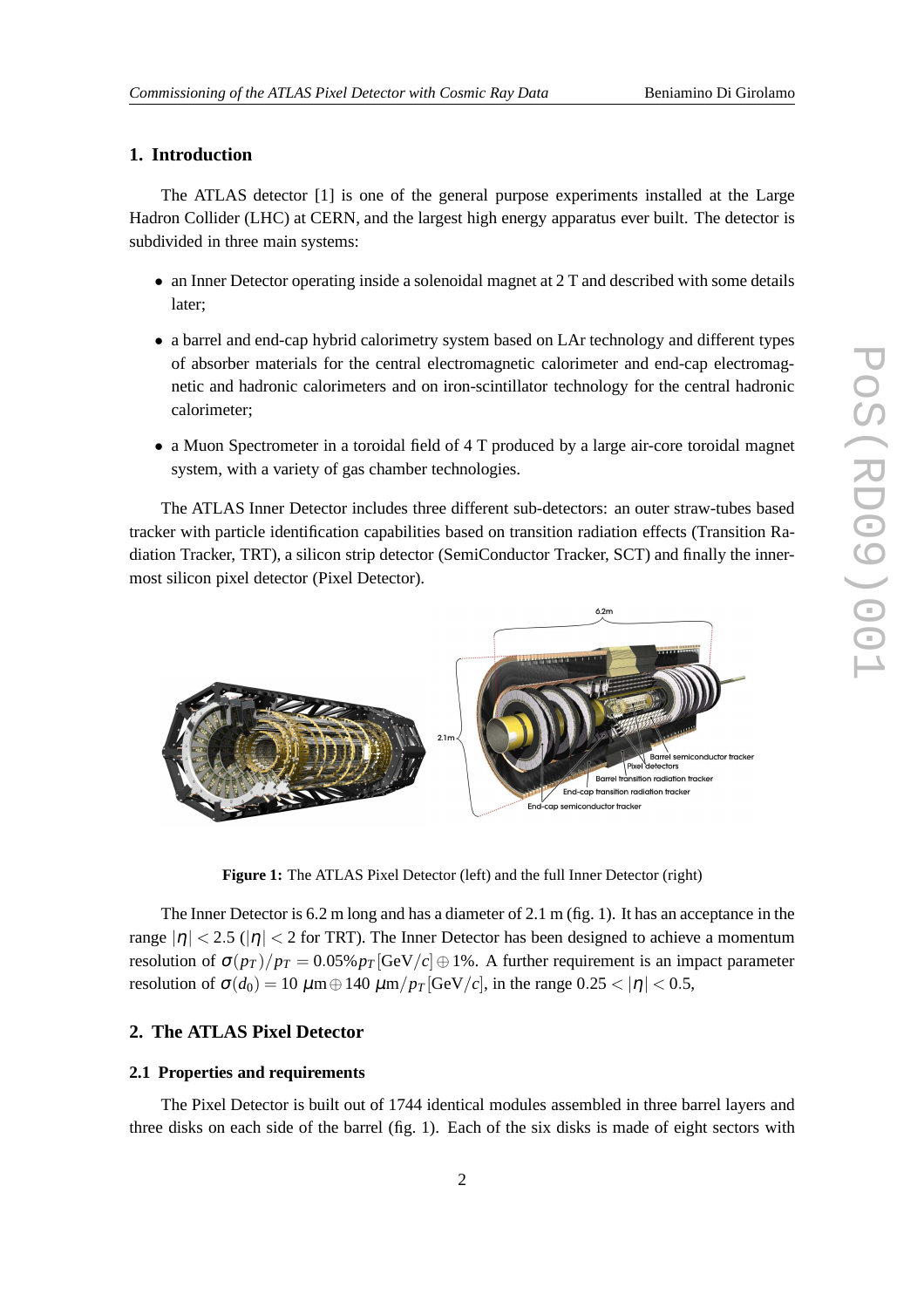six modules each (288 modules in total). Each barrel layer is built with modules on local supports (staves) and on each stave there are thirteen modules (1456 modules in total). The total number of channels is approximately 80 millions [2].

The innermost layer is placed at only 50.5 mm from the interaction point, with small clearance from the beam pipe. These extreme conditions imposed a requirement for a radiation tolerance up to 500 kGy for a fluence of 10<sup>15</sup> 1 MeV n<sub>eq</sub>cm<sup>-2</sup> and the adoption of an evaporative C<sub>3</sub>F<sub>8</sub>based cooling integrated in the modules supports to keep the modules' temperature below  $0^{\circ}$ C. The detector is operated at a coolant temperature of  $-20$  °C (corresponding to about  $-17$  °C on detector) since Summer 2009 to be ready for first collisions; the cooling system is able to operate down to a coolant temperature of −30 ◦C.

The detector has been designed, built and tested to achieve a position resolution in  $r-\phi$  of less than 15  $\mu$ m, three track points for  $|\eta| < 2.5$ , a time resolution of less than 25 ns and a hit detection efficiency higher than 97 %.



**Figure 2:** The ATLAS Pixel Module

#### **2.2 The ATLAS Pixel Module**

The Pixel modules (fig. 2) are built using  $250 \mu$ m thick n-on-n Si sensors with 47232 pixels with a normal pixel size of 50  $\mu$ m × 400  $\mu$ m, except for a fraction of long pixels with a size of 50  $\mu$ m  $\times$  600  $\mu$ m; these latter pixels are located in the inter-chip regions. Each module is operated at a bias voltage of 150-600 V (150 V are used for the present, not yet irradiated, detector) and read out using 16 Front-End chips (FE-I3 ASICs [3]) with 2880 readout channels each. The 16 chips read out in total 46080 channels, but all 47232 pixels are readout, as pixels in the inter-chip regions are ganged together.

The FE-I3 front-end chip allows for pulse height measurements by means of the Time-over-Threshold determination. Zero-suppression is performed on chip. An event building chip, the Module Controller Chip (MCC) [4], collects the data from the 16 readout chips. The data is then converted into optical signals and sent via optical fibres to the off-detector electronics. The MCC also provides clock and control signals to the individual front-end chips.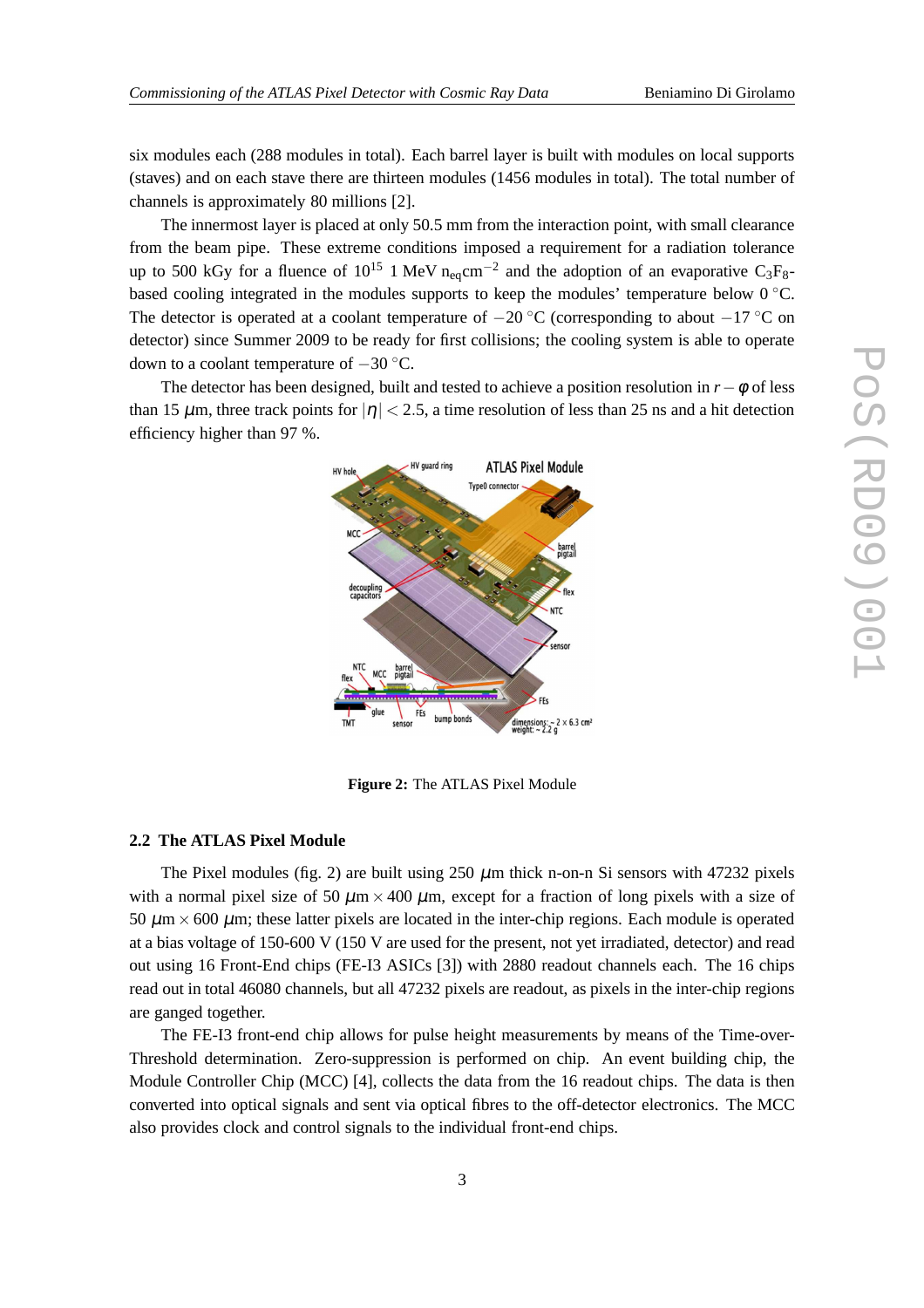#### **3. The Pixel Detector Commissioning**

The Pixel Detector installation was completed in Spring 2008 and, after an initial preliminary test period for fixing a few initial problems with the cooling system, the period between August and December 2008 was dedicated to functionality checks, calibrations and finally cosmic ray data taking.

The detector was completely commissioned for the first time with the final cooling system and a first calibration campaign was conducted to establish a baseline configuration, setting the thresholds at about 4000 *e* and preparing for a first cosmic ray data taking. A total of about 240000 tracks were collected with both solenoidal and toroidal magnetic fields off and a total of about 190000 tracks with both magnetic fields on. In addition, a few data taking periods were dedicated to alignment studies with the solenoid and/or the toroid magnets off. After a consolidation period for the cooling system, the commissioning program was resumed during May to July 2009 with a short calibration period. Then a cosmic ray data taking period was started again and about 90000 tracks were collected with both magnetic fields off and about 180000 tracks with both magnetic fields on.

After a further consolidation period, to integrate more pressure sensors on the cooling circuits, the detector was finally set at an operating temperature of  $-20^{\circ}$ C, that will be kept until the first signs of damages by radiation will show up. Starting from mid-August 2009, the detector entered again an intense phase of calibration to prepare several different configurations at different thresholds: 3500 *e* and 3000 *e*. The configuration at 3500 *e* was then used during a cosmic ray data taking period started in September 2009 and lasting until the LHC start up in Fall 2009. The accuracy of the position measurement of shallow tracks clearly profited from these data. These intense calibration and data taking periods allowed to establish all main performance parameters for the Pixel Detector. In addition a final classification of the detector failures was done and about 2 % of the detector is not operable. The main source of failures is from optical and electrical services, while only about 0.3 % of the failures are caused by front-end chip failures.

#### **3.1 The calibration procedures and results**

The Pixel Detector has a large set of possible calibration parameters. The first important step in calibrating the detector consists in setting up the optical communication between the detector modules and the off-detector readout electronics.

A large set of parameters of the front-end electronics can be calibrated and tuned to achieve a small dispersion of those parameters, across all channels on a front-end chip, on a complete module and finally on the complete detector. An internal calibration circuitry in each front-end chip allows to inject test charges into the pre-amplifier input, simulating in this way a charge deposition in the sensor, with a predefined value of charge and timing.

The front-end chip contains a discriminator stage per pixel to allow for an efficient noise rejection via the setting of a threshold, determined from the fitting of the noise integral function. The threshold can be set via a 7-bit DAC that allows an adjustment for each pixel. The DAC settings are determined via calibration scans. The subsequent tuning procedure allows to obtain a homogeneous threshold setting among different pixels, eliminating response differences, within the achievable threshold dispersion.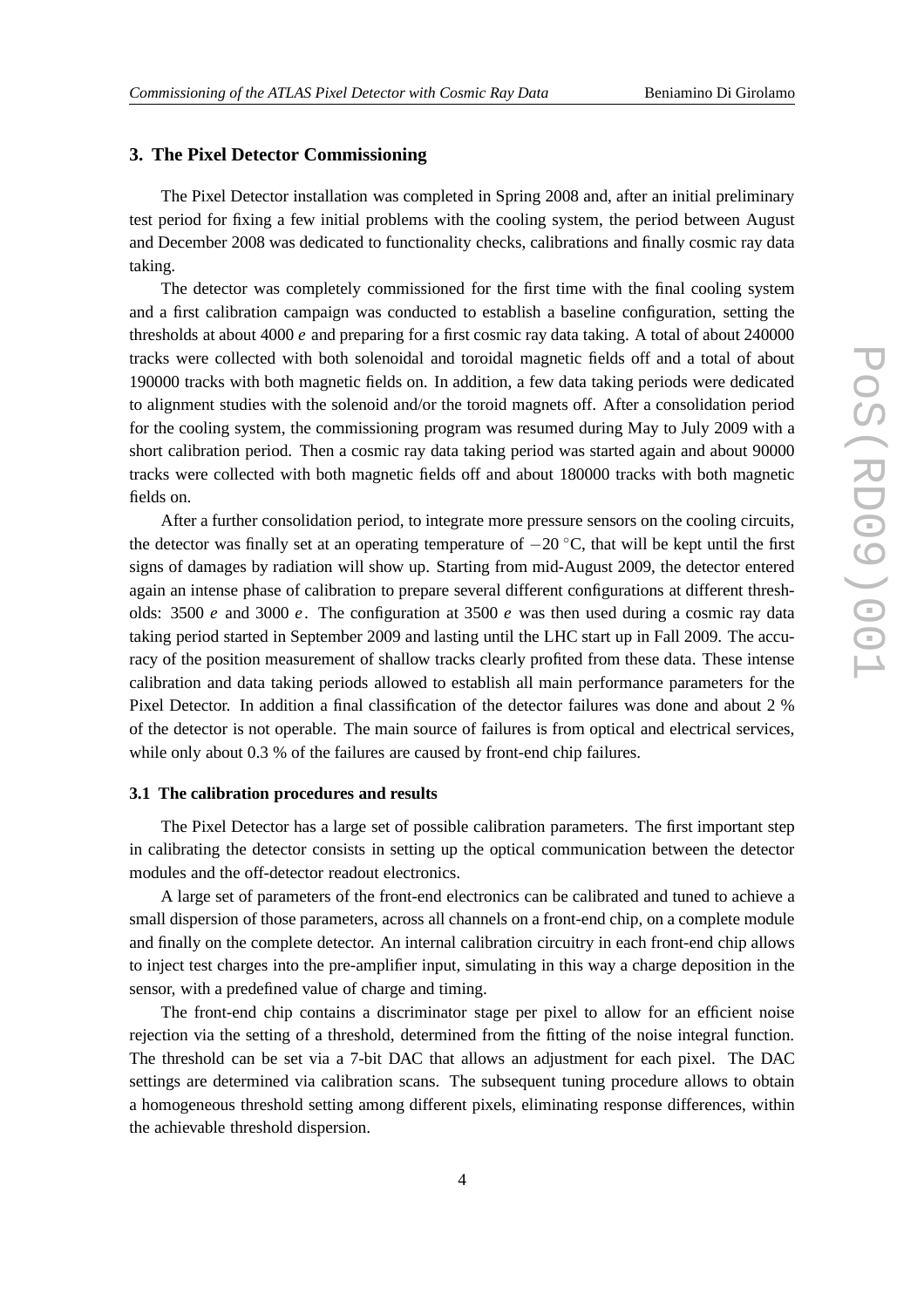The results obtained are quite good, as can be seen in figure 3. It shows the results already achieved in 2008, with a dispersion of 40 *e* for the threshold distribution over 95% of the channels, with a mean value of about 4000 *e*. In 2008 few cooling circuits were not operated, while in 2009 all circuits have been switched on. The noise has been measured to be approximately  $200 e$  for most pixels, being slightly higher for longer and ganged pixels. The threshold-to-noise ratio is  $\sim$  25 for the majority of the pixels in the detector.



**Figure 3:** The threshold (left) and noise (right) distributions per pixel for the 4000 *e* threshold setting. Both plots are in log scale to enhance the small contributions of the tails.

The fraction of masked pixels because of high noise is at the level of 0.01 % and the noise occupancy after masking noisy pixels is at the level of  $10^{-10}$  hits per bunch crossing per pixel (fig. 4). The measured noise occupancy and noise distribution per pixel is far better than the one from design expectations: figures of the level of  $10^{-5}$  hits per channel per trigger were used as guidelines for the front-end chip design [3].



**Figure 4:** The noise occupancy for the Pixel Detector barrel layers and end-cap disks

When a charge deposited in the sensor is above the discriminator threshold, the front-end electronics stores the Time-over-Threshold (ToT) quantity, i.e. the time during which the pre-amplifier output is above threshold. By design the ToT has a nearly linear dependence on the amplitude of the pre-amplifier output and therefore on the charge released in the sensor. A 3-bit DAC allows to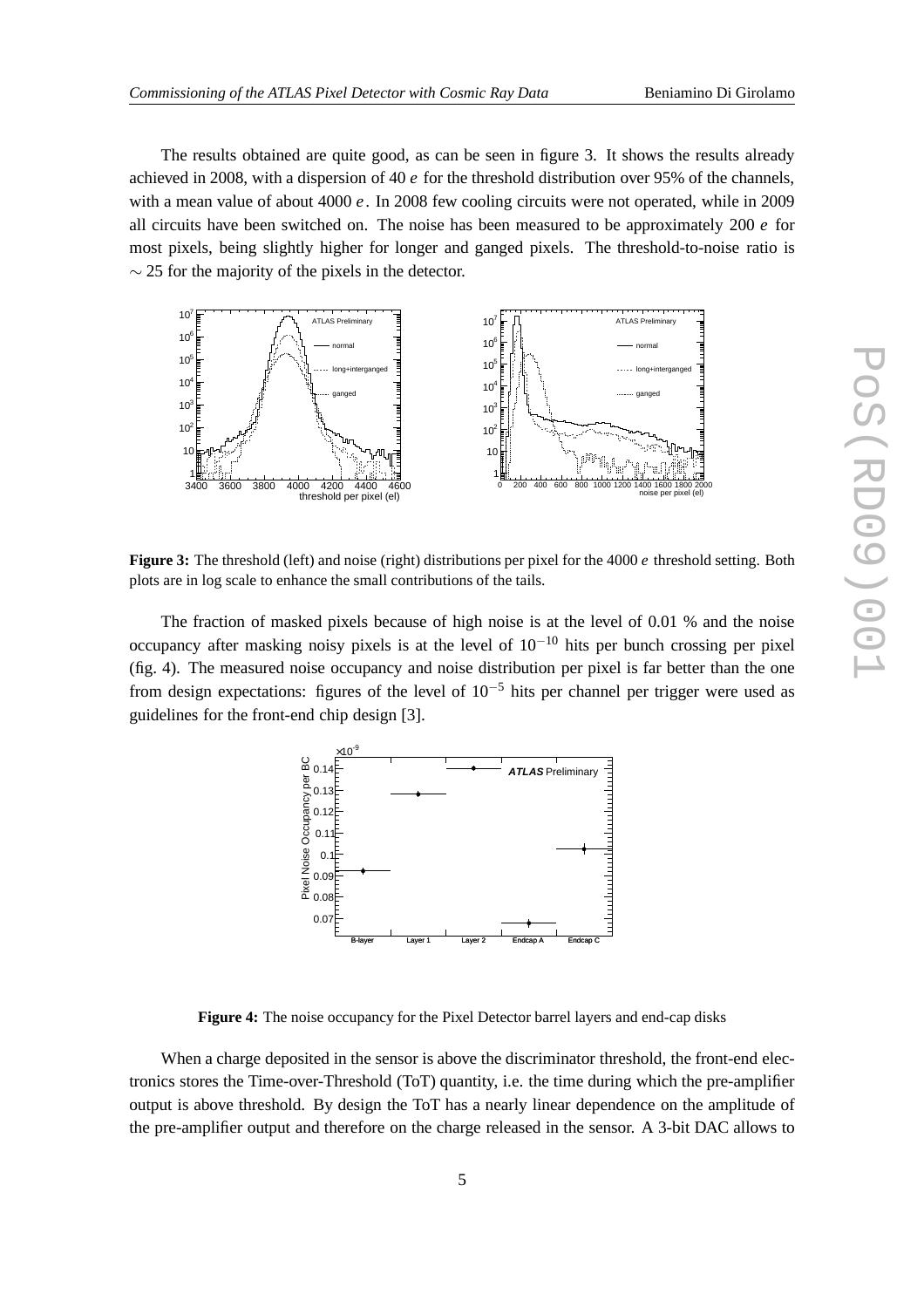adjust the pre-amplifier feedback current and therefore the ToT value and its behavior. The ToT response is calibrated and tuned, via charge injections, to have a homogeneous response of approximately 20000 *e*, corresponding to the most probable value for the charge deposited by one m.i.p. in the silicon sensor. A ToT target value of 30, in bunch crossing (BC) units (1 BC = 25 ns), is obtained. This information is confirmed by measurements with cosmic-ray muons (fig. 5), where tracks are required to have a crossing angle  $\alpha$  within 0.44 rad of normal incidence. Corrections for the crossing angle are applied.



**Figure 5:** The ToT calibration distribution before and after the tuning for a homogeneous response across all pixels (left) and the response to cosmic ray muons that confirms the ToT calibration of 30 BCs for the expected 20000 *e* response (right).

#### **3.2 Commissioning with cosmic rays**

The commissioning with cosmic rays has been an important verification for the quality of the calibration results. Given the large number of channels and the angular distribution of the cosmic rays, it is difficult to achieve a comprehensive characterization of the full detector, however the results obtained confirmed the expectations fully. The data taking with LHC beam will help in sorting out the last and finest details, but the cosmic ray data taking periods helped in the preparation of the detector to be in the best possible condition.

The Pixel Detector readout chips have the possibility of opening a readout window with a length of up to 16 bunch crossing units. That simplifies enormously the task of internal synchronization between the Pixel Detector modules and later with the rest of the ATLAS sub-detectors, at the expense of an increased dead time, as expected. However, thanks to the accurate calibration constants, it was possible to start the data taking with cosmic rays with an 8 BCs-wide readout window and to be able to arrive at the end of the cosmic ray data taking period at a 5 BCs-wide readout window, with a hit distribution already clearly contained in just 3 BCs.

In order to obtain this result, reported in figure 6, two steps were needed: a good time alignment between different readout crates was achieved correcting the cable lengths based on oscilloscope measurements; a good time alignment between modules was achieved using the precise information about the length of the optical fibres connecting the detector to the off detector electronics. The remaining effects to be taken into account are the trigger jitter value, the random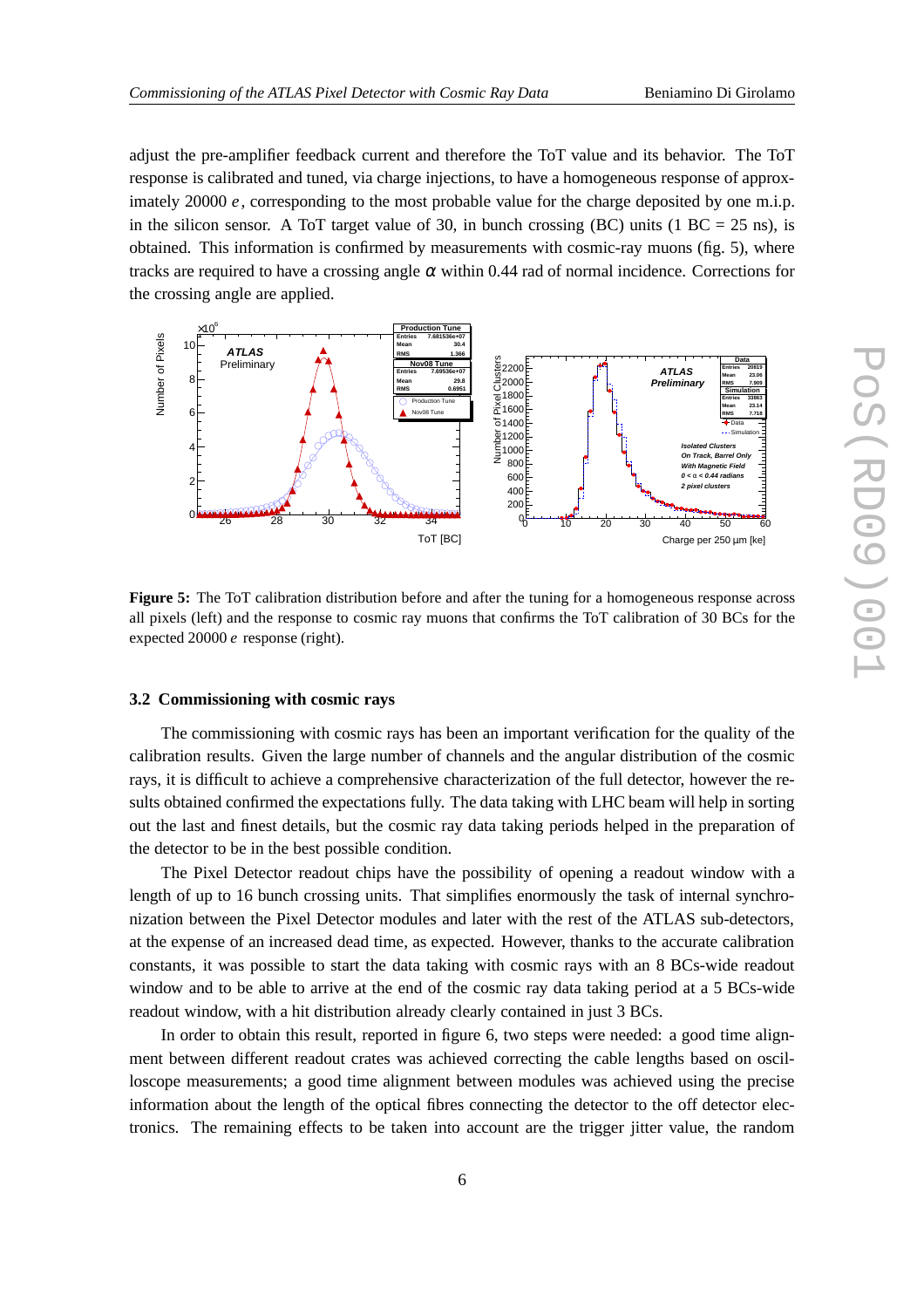

**Figure 6:** The Pixel Detector timing plot showing the hit time with respect to the beginning of the readout window. The hits are well confined in 3 BCs.

phase of the cosmic rays' arrival time with respect to the 40 MHz clock and the time walk effects for low charge depositions. The plan is to start the data taking with beam using a readout window of 5 BCs, that can rapidly be reduced to 3 BCs and later to 2 BCs and finally to 1 BCs, as the timing-in of the detector is progressively improved as enough data will become available for all 80 million channels.



**Figure 7:** The Pixel Detector resolution in the precision (left) and in the beam direction (right).

The cosmic ray run allowed a step forward in the alignment of the Pixel Detector both internally and combined with the rest of the ATLAS Inner Detector. The results obtained are mostly relevant for barrel modules, as not enough triggers were available for a good alignment of the endcap modules. That will be possible as soon as the LHC will restart. The final alignment is not yet at the expected level due to the limited amount of data. However, a large improvement has been obtained with respect to the initial measurements obtaining an improvement for the space resolution in the precision direction from the initial 128  $\mu$ m to 24  $\mu$ m; equally for the resolution along the beam direction the improved alignment allowed to go from the initial 282  $\mu$ m to 105  $\mu$ m. Figure 7 shows the residual distribution for the both the precision coordinate and the beam direction coordinate. The tracking efficiency has been measured to be higher than 99.7 %.

Finally, the measurements using the magnetic field allowed to determine the Lorentz angle for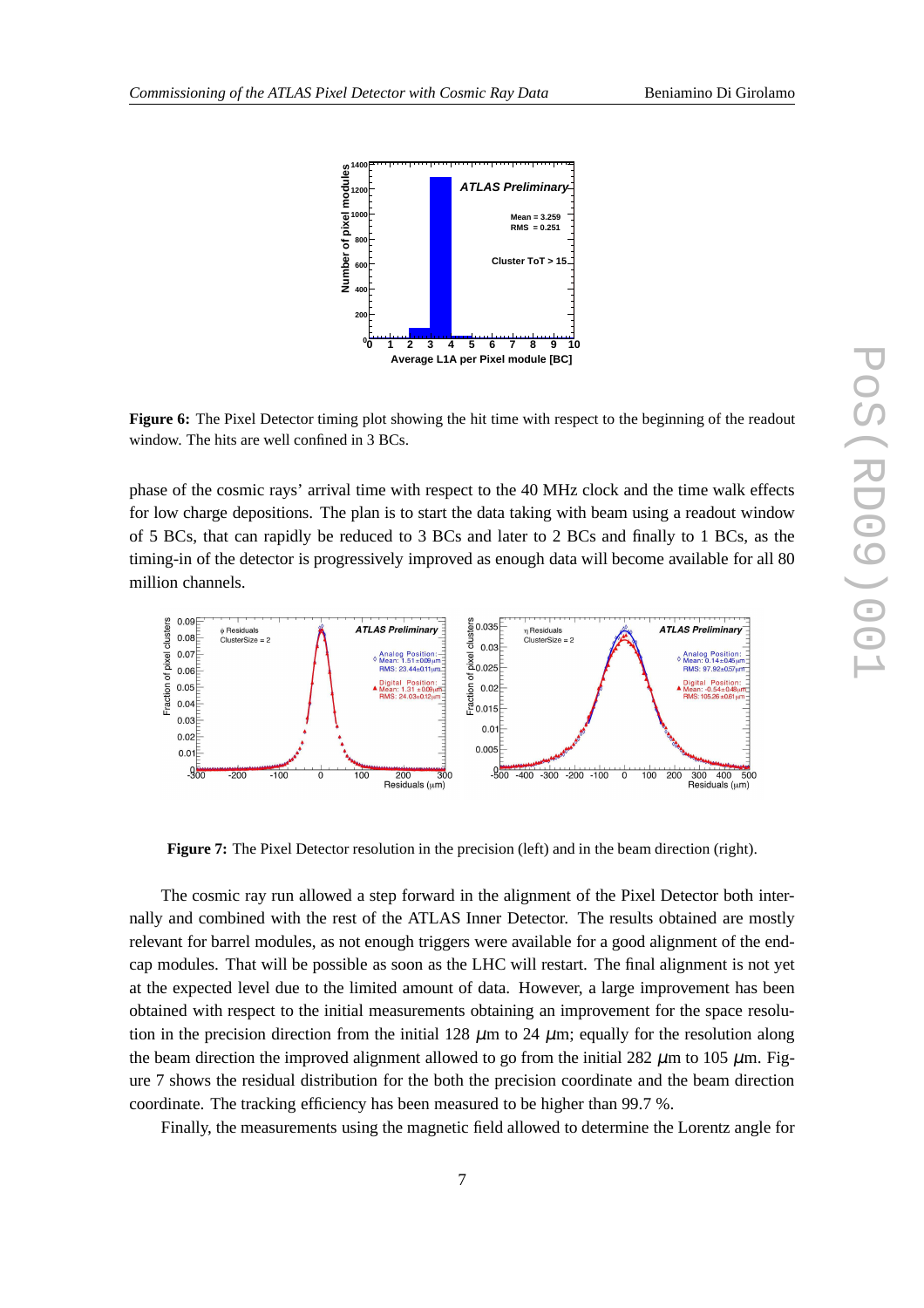the Pixel Detector sensors, by looking at the cluster size versus the track angle with and without magnetic field. The measured value of  $\theta_L = (213.9 \pm 0.5)$  mrad is close to the expected value of 225 mrad (fig. 8). In addition it was possible to measure the behavior of the Lorentz angle with the temperature, i.e. the temperature dependence of the electron mobility. The measured value of  $d\alpha/dT = (-0.78 \pm 0.18)$  mrad/K is in agreement with the theoretical expectation of −0.74 mrad/K [5].



**Figure 8:** The Lorentz angle plot (left) and the Lorentz angle dependence on the operating temperature (right)

## **4. Conclusions**

The ATLAS Pixel Detector has been commissioned in a relatively short time in a few commissioning periods during 2008 and 2009 and the results obtained met the expectations in terms of noise (200 *e* for most pixels), threshold dispersion (40 *e* for a 4000 *e* threshold setting) and m.i.p. response (20000 *e*).

The cosmic data taking period has been extremely useful for a good determination of the detector timing, allowing a quick reduction of the readout window size, to obtain a satisfactory spatial resolution (24  $\mu$ m in the precision direction) and tracking efficiency (> 99.7 %), and finally to assess the detector noise occupancy at the level of  $10^{-10}$  hits per bunch crossing per pixel, with just a 10−<sup>4</sup> fraction of masked pixels.

The results of the intense periods of calibration and cosmic data taking are being documented in a large number of notes and a summary article is in preparation.

The detector is operated at a coolant temperature of  $-20$  °C and all cooling loops are in operation. About 98 % of the available channels are operational and the ATLAS Pixel Detector is ready for data taking at the LHC with a few different threshold configurations to study possible beam effects in addition to normal operations. We are looking forward to a successful long period of running at the LHC.

#### **References**

- [1] G. Aad et al., The ATLAS Experiment at the CERN Large Hadron Collider, JINST 3 (2008) S08003.
- [2] G. Aad et al., The ATLAS Pixel Detector electronics and sensors, JINST 3 (2008) P07007.